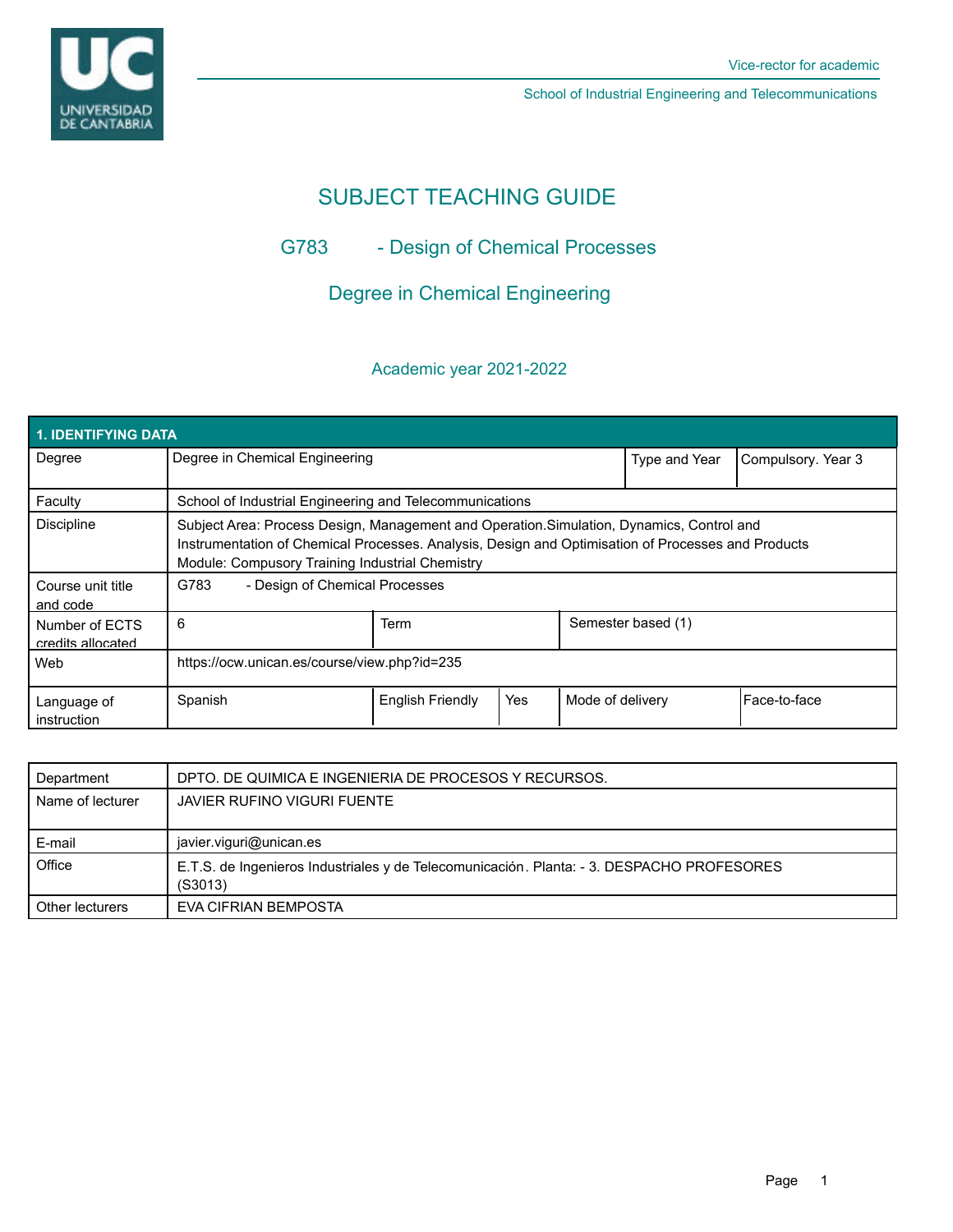

#### School of Industrial Engineering and Telecommunications

## **3.1 LEARNING OUTCOMES**

- Apply the chemical engineering background to the Conceptual design of chemical processes, addressing open-ended, unstructured problems with a high degree of abstraction, and understanding the importance of decision-making with limited information.

- Perform activities of preliminary design of process units, using engineering tools as short-cut and modern design approaches for the synthesis, analysis, evaluation and comparison of different technological alternatives using multiple criteria . Learn to deal with simplified analysis models.

- Being able to analyze, evaluate and compare preliminary process flow diagrams in terms of different evaluation criteria . Learn to make "educated guesses".

- Work effectively in groups and communicate through reports, interviews and oral presentations.

## **4. OBJECTIVES**

The main objective is to introduce students to methods and background needed for conceptual design of continuously operating chemical plants. Particular attention is paid to the use of modern design approaches that are used in industry and to problems of current interest. Each student team is assigned to synthesize, design and evaluate an industrial project and prepare three consecutive design report and three oral presentations. The particular objectives for the students are to be able to:

• Know systematic methods of conceptual chemical processes design.

• Know the criteria and tools for sustainable products and processes design

• Perform a systematic and effective calculations involved in the process analysis.

• Size and estimate costs of process equipment. Perform economic evaluations of conceptual designs. Apply empirical shortcut equations for sizing and economic evaluation.

• Establish the economic viability of a new project or revamping project.

• Apply systematic synthesis methods for distillation sequences and for heat exchanger networks.

• Know preliminary design tactics, scheduling and planning of batch processes.

• Communicate effectively through three consecutive written reports and three oral presentation of a conceptual industrial project in group.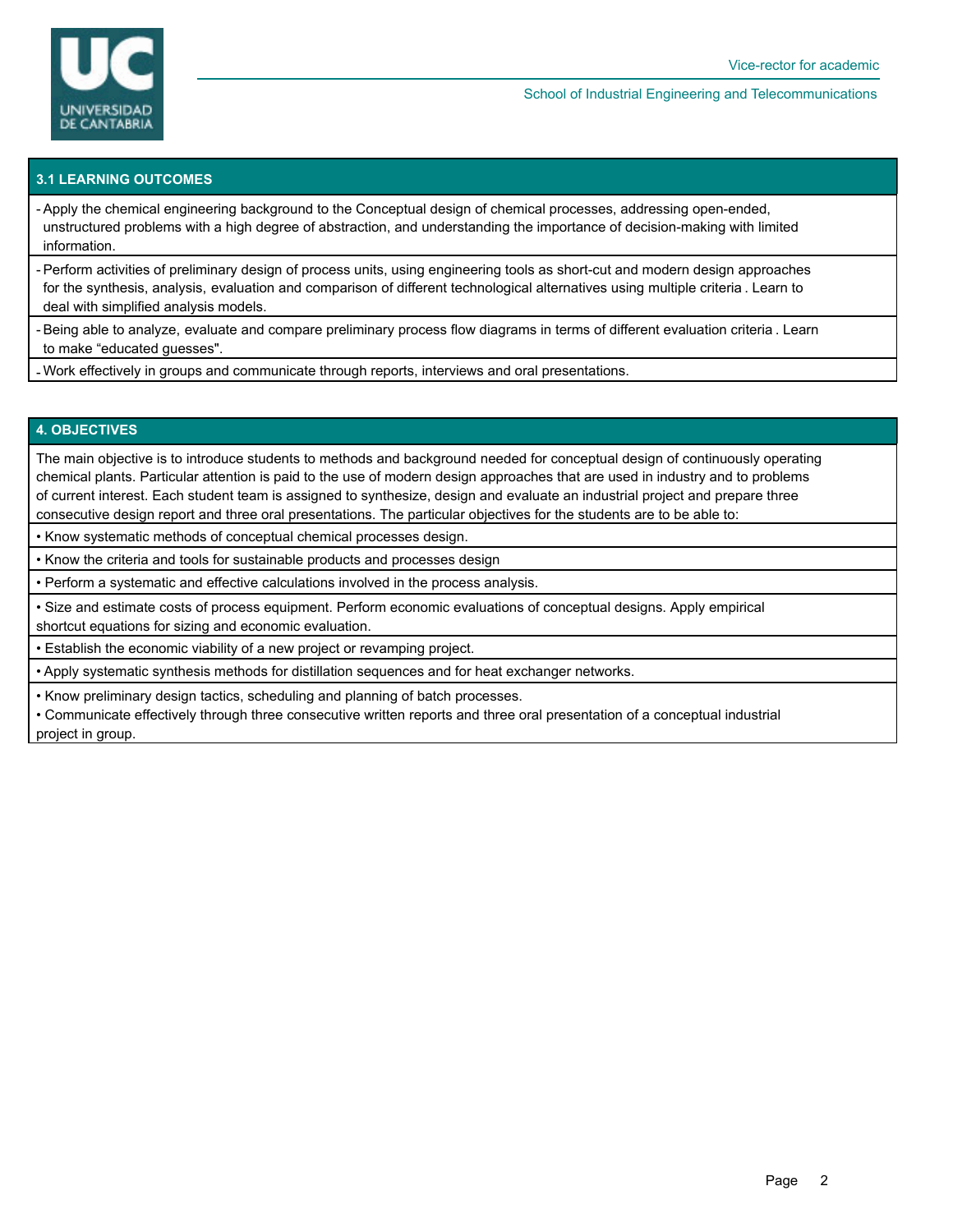

School of Industrial Engineering and Telecommunications

| <b>6. COURSE ORGANIZATION</b> |                                                                                                                                                |  |  |  |  |
|-------------------------------|------------------------------------------------------------------------------------------------------------------------------------------------|--|--|--|--|
| <b>CONTENTS</b>               |                                                                                                                                                |  |  |  |  |
|                               | 1. INTRODUCTION TO CHEMICAL PROCESS SYSTEM DESIGN                                                                                              |  |  |  |  |
| $\overline{2}$                | 2. PROCESS SYNTHESIS<br>2.1. Methodology of conceptual design<br>2.2. Overview of Process Synthesis<br>2.2. Introduction to Sustainable Design |  |  |  |  |
| 3                             | 3. PROCESSES ANALYSIS BY MASS AND ENERGY LINEAR BALANCES: MODELS DEVELOP AND<br><b>APPLICATION</b>                                             |  |  |  |  |
| 4                             | 4. EVALUATION of PRELIMINARY DESIGNS<br>4.1. Equipment sizing and costing<br>4.2. Economic evaluation                                          |  |  |  |  |
| 5                             | 5. BASIC CONCEPTS IN PROCESS SYNTHESIS<br>5.1. Synthesis of distillation sequences<br>5.2. Heat Exchange Network Synthesis (HENS)              |  |  |  |  |
| 6                             | 6. DESIGN AND SCHEDULING OF BATCH PROCESSES                                                                                                    |  |  |  |  |
| 7                             | 7. APPLICATION OF METHODOLOGY TO A PROCESS DESIGN CASE STUDY                                                                                   |  |  |  |  |
|                               |                                                                                                                                                |  |  |  |  |

| 7. ASSESSMENT METHODS AND CRITERIA                                 |                                        |             |           |               |  |  |  |  |  |
|--------------------------------------------------------------------|----------------------------------------|-------------|-----------|---------------|--|--|--|--|--|
| Description                                                        | <b>Type</b>                            | Final Eval. | Reassessn | $\frac{0}{0}$ |  |  |  |  |  |
| Individual Exam. Written Exam.                                     | l Written exam                         | <b>Yes</b>  | Yes       | 30,00         |  |  |  |  |  |
| Practical Team Work. Written Memo 1, 2 and 3.<br>Oral presentation | <b>Nork</b>                            | <b>No</b>   | Yes       | 55,00         |  |  |  |  |  |
| Specific tests related to the course and Memo<br>subjects          | Activity evaluation with Virtual Media | <b>No</b>   | No        | 15,00         |  |  |  |  |  |
| <b>TOTAL</b>                                                       |                                        |             |           |               |  |  |  |  |  |

#### **Observations**

In order to access the continuous assessment method, the minimum mark required in the exam will be 5 out of 10 and the minimum average mark required in the Memos Reports and Oral Presentation will be 5 out of 10. In order to consider the mark in the Memos and Presentations, an attendance of at least 90% of the practical classes and to deliver the works in the specified dates and signed by all members of the group. Group members who do not sign the report will obtain a grade of zero. Fail reports will be recoverable after its formative evaluation and delivery of new reports on the dates indicated by the teachers.

Given the uncertain current health situation, when the competent health and educational authorities indicate that there is not allowing any face to face evaluation activity to be carried out in the classroom, a remote evaluation tactic will be adopted using telematic tools.

#### Observations for part-time students

Part-time students may choose between the continuous assessment or assessment in ordinary and extraordinary examination calls together the delivery if the Memos.